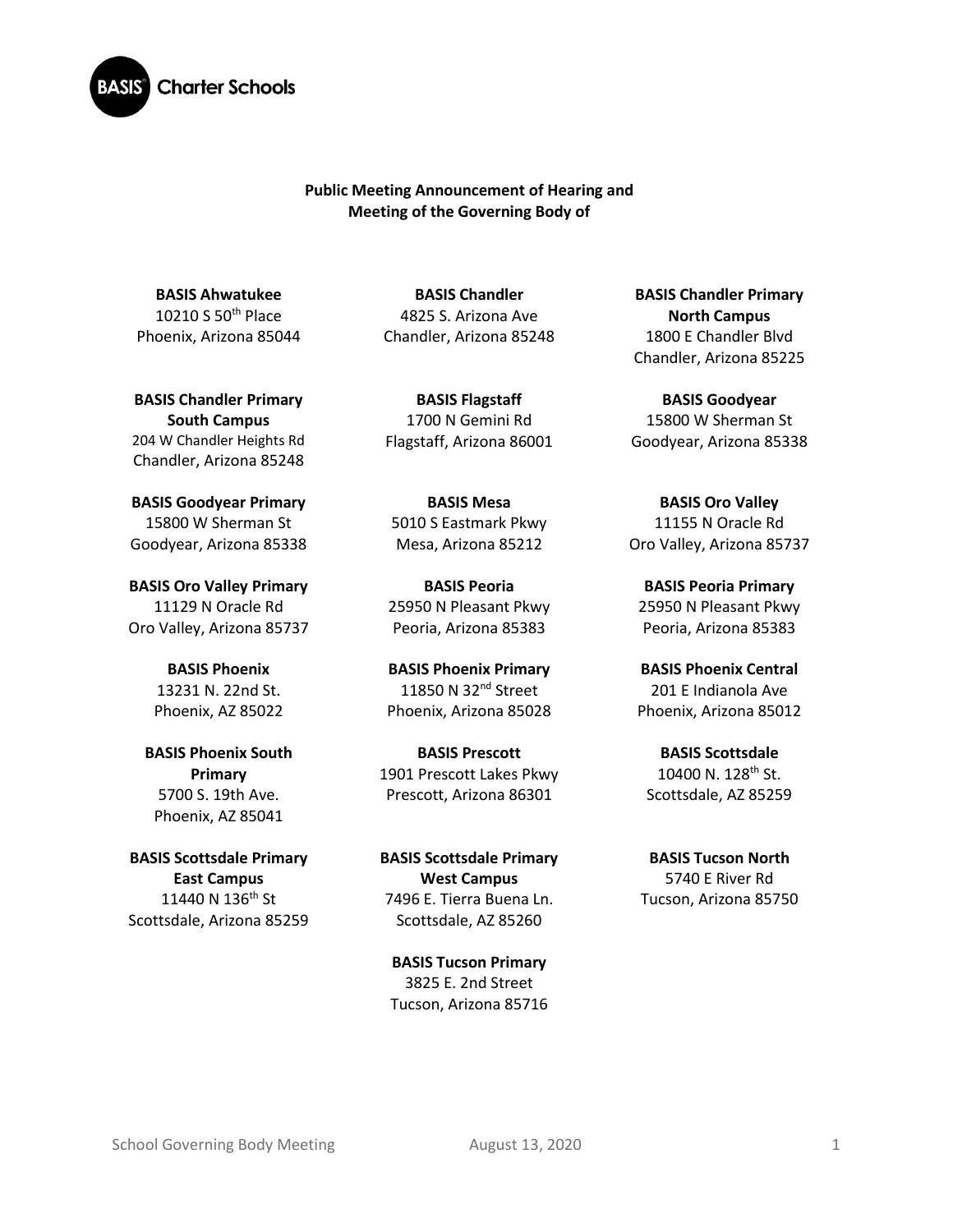

## **August 13, 2020 11:00 a.m.**

**Location**

This meeting will occur via video and conference call

**[Join Microsoft Teams Meeting](https://teams.microsoft.com/l/meetup-join/19%3ameeting_N2NjZGI5MGYtYWIzMi00NGM5LTg3NmItMTNiZjMwOTZkODY5%40thread.v2/0?context=%7b%22Tid%22%3a%22e5f3479c-502f-4e92-b060-0c0c560d6271%22%2c%22Oid%22%3a%22575e4f74-824e-48e9-9805-77af91568d41%22%7d)** [+1 480-645-9056](tel:+1%20480-645-9056,,830365919# ) United States, Phoenix (Toll) [\(888\) 313-1543](tel:(888)%20313-1543,,830365919# ) United States (Toll-free) Conference ID: 830 365 919# [Local numbers](https://dialin.teams.microsoft.com/3e0a2be1-b5a1-42db-9b9d-43492c0d1187?id=830365919) | [Reset PIN](https://mysettings.lync.com/pstnconferencing) | [Learn more about Teams](https://aka.ms/JoinTeamsMeeting) | [Meeting options](https://teams.microsoft.com/meetingOptions/?organizerId=575e4f74-824e-48e9-9805-77af91568d41&tenantId=e5f3479c-502f-4e92-b060-0c0c560d6271&threadId=19_meeting_N2NjZGI5MGYtYWIzMi00NGM5LTg3NmItMTNiZjMwOTZkODY5@thread.v2&messageId=0&language=en-US)

Members of the public may attend the meeting telephonically by dialing into the number provided. Copies of materials may be requested in advance of the meeting by email a[t info@basisschools.org](mailto:info@basisschools.org)

## **Agenda**

- 1. Call to Order
- 2. Call to the Public
- 3. Review and possible action to approve the Minutes of the **July 14, 2020** meeting of the BASIS Ahwatukee, BASIS Chandler, BASIS Chandler Primary North Campus, BASIS Chandler Primary South Campus, BASIS Goodyear, BASIS Goodyear Primary, BASIS Flagstaff, BASIS Mesa, BASIS Oro Valley, BASIS Oro Valley Primary, BASIS Peoria, BASIS Peoria Primary, BASIS Phoenix, BASIS Phoenix Primary, BASIS Phoenix Central, BASIS Phoenix South Primary, BASIS Prescott, BASIS Scottsdale, BASIS Scottsdale Primary – East Campus, BASIS Scottsdale Primary – West Campus, BASIS Tucson Primary, and BASIS Tucson North School Governing Bodies.
- 4. Consideration of the benchmark recommendations of the Arizona Department of Health Services and how these recommendations, in conjunction with guidance from county health officials and the availability of resources, including instructional staff, will be evaluated to determine when a BASIS charter school may provide in-person instruction.
- 5. Review and consideration of **Resolution SGB21-25** to adopt a Mitigation Plan that includes strategies for the schools as outlined by the Centers for Disease Control and Prevention.
- 6. Review and consideration of **Resolution SGB21-26** to adopt the Face Coverings Policy for all staff and students over the age of 5 until the Arizona Department of Health Services determines coverings are not required.
- 7. Review and consideration of **Resolution SGB21-26** to adopt the Enrollment Policies approved for the 2021-2022 school year.
- 8. Adjourn